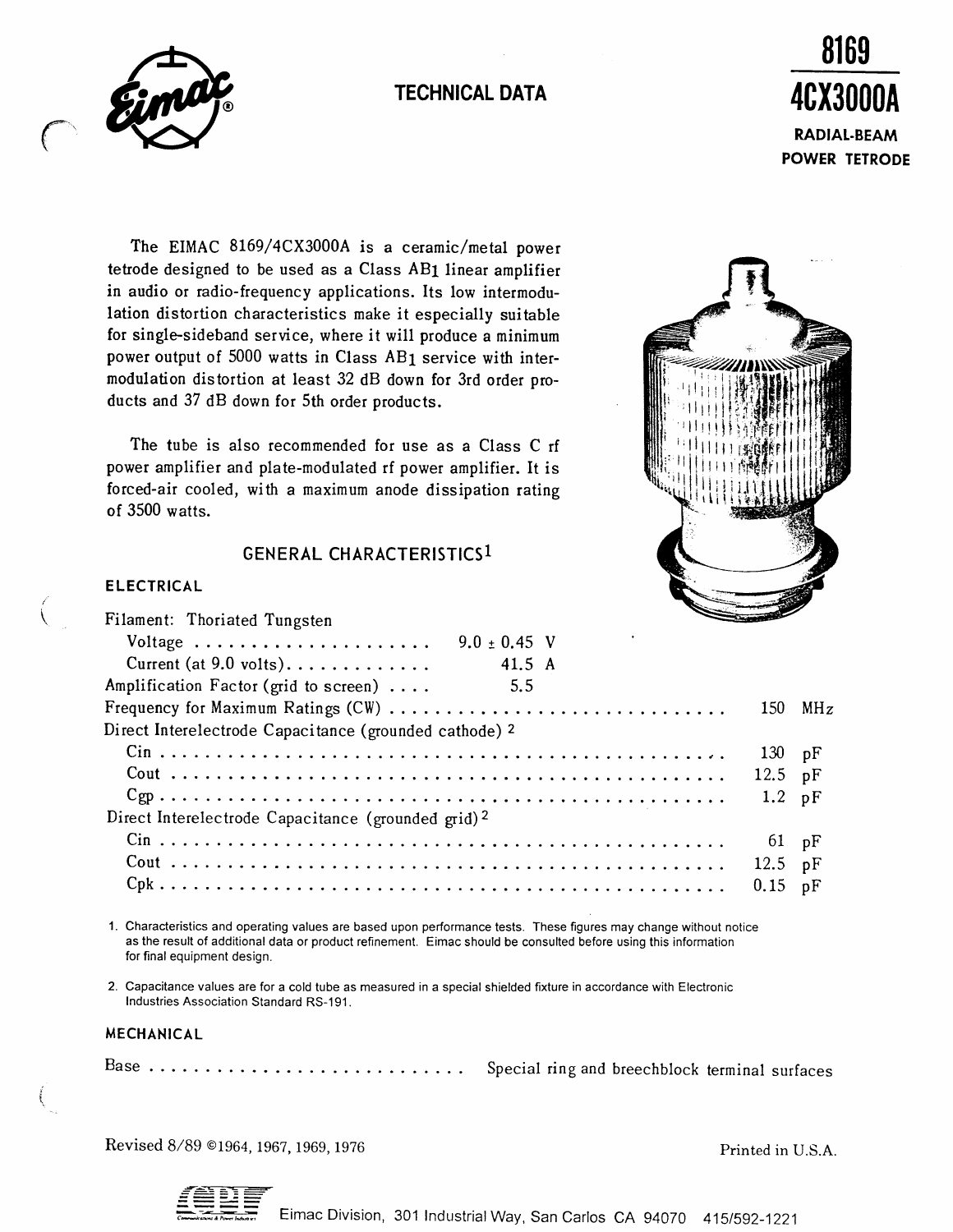

| Maximum Operating Temperature: |
|--------------------------------|
|                                |
|                                |
|                                |
|                                |
| Maximum Overall Dimensions:    |
|                                |
|                                |
|                                |
|                                |

#### RADIO-FREQUENCY POWER AMPLIFIER OR

OSCILLATOR Class-C Telegraphy or FM

(Key-down conditions)

ABSOLUTE MAXIMUM RATINGS:

| DC PLATE VOLTAGE  7000 VOLTS  |          | Peak RF Grid Voltage <sup>1</sup> 385 | . | .<br>$405 \text{ v}$ |  |
|-------------------------------|----------|---------------------------------------|---|----------------------|--|
| DC SCREEN VOLTAGE 1000 VOLTS  |          | Driving Power <sup>1</sup> 39 41 W    |   |                      |  |
| DC PLATE CURRENT 2.0 AMPERES  |          | Plate Dissipation                     |   | 1900 2300 W          |  |
| PLATE DISSIPATION  3000 WATTS |          | Plate Output Power 7600 11,000 W      |   |                      |  |
| SCREEN DISSIPATION  175 WATTS |          |                                       |   |                      |  |
| GRID DISSIPATION              | 50 WATTS | 1. Approximate value.                 |   |                      |  |

#### PLATE-MODULATED RADIO-FREQUENCY POWER AMPLIFIER

Class-C Telephony (Carrier Conditions unless noted)

ABSOLUTE MAXIMUM RATINGS:

| DC PLATE VOLTAGE 5000 VOLTS    |             |
|--------------------------------|-------------|
| DC SCREEN VOLTAGE  600 VOLTS   |             |
| DC PLATE CURRENT               | 1.4 AMPERES |
| PLATE DISSIPATION <sup>2</sup> | 2000 WATTS  |
| SCREEN DISSIPATION             | 175 WATTS   |
| GRID DISSIPATION               | 50 WATTS    |

1 . Approximate value,

2 . Corresponds to 3000 watts at 100 % sine-wave mod.

#### AUDIO-FREQUENCY AMPLIFIER OR MODULATOR Class-AB

| DC PLATE VOLTAGE   | 6000 VOLTS  |
|--------------------|-------------|
| DC SCREEN VOLTAGE  | 1000 VOLTS  |
| DC PLATE CURRENT   | 2.0 AMPERES |
| PLATE DISSIPATION  | 3500 WATTS  |
| SCREEN DISSIPATION | 175 WATTS   |
| GRID DISSIPATION   | 50 WATTS    |

1. Per Tube.

### TYPICAL OPERATION

1. Approximate value.

TYPICAL OPERATION

| 5000 Vdc   |                                                            |
|------------|------------------------------------------------------------|
|            |                                                            |
|            |                                                            |
|            |                                                            |
| $-375$ Vdc |                                                            |
|            |                                                            |
|            | 170 mAdc                                                   |
|            | 68 mAdc                                                    |
|            |                                                            |
|            |                                                            |
| 1250 W     |                                                            |
| 5750 W     |                                                            |
|            | 500 Vdc<br>$415$ v<br>$1.4$ Adc<br>$455 \text{ v}$<br>31 W |

TYPICAL OPERATION (Two Tubes), Class AB 1

|                                                          |                          | Plate Voltage                          | 5000        | 6000 Vdc        |                |
|----------------------------------------------------------|--------------------------|----------------------------------------|-------------|-----------------|----------------|
| ABSOLUTE MAXIMUM RATINGS (Per Tube)                      |                          | Screen Voltage                         | 850         |                 | $850$ Vdc      |
| DC PLATE VOLTAGE $\,\ldots\, \ldots\, \ldots\, \ldots\,$ |                          | Grid Voltage <sup>1</sup>              | -180        | $-200$ Vdc      |                |
| DC SCREEN VOLTAGE                                        | 6000 VOLTS<br>1000 VOLTS | Max-Signal Plate Current               | 3.6         |                 | $3.1$ Adc      |
| DC PLATE CURRENT $\ldots \ldots \ldots$                  | 2.0 AMPERES              | Zero-Signal Plate Current              | 1.0         |                 | $0.7$ Adc      |
| PLATE DISSIPATION $\ldots \ldots \ldots$                 | 3500 WATTS               | Max-Signal Screen Current <sup>2</sup> | 170         |                 | 120 mAdc       |
| $SCREEN\ DISSIPATION\ \dots\ \dots\ \dots\ \dots\$       | 175 WATTS                | Zero-Signal Screen Current $2$         | $\mathbf 0$ |                 | $0$ mAdc       |
| GRID DISSIPATION                                         | 50 WATTS                 | Peak AF Driving Voltage 1.2.           | 155         | 175 v           |                |
|                                                          |                          | Driving Power                          | $\Omega$    |                 | $0 \mathsf{W}$ |
| 1. Per Tube.                                             |                          | Load Resistance, Plate-to-Plate.       | 3000        | 4160 $\Omega$   |                |
| 2. Approximate values.                                   |                          | Max-Signal Plate Dissipation 1         | 3300        | 3100 W          |                |
|                                                          |                          | Max-Signal Plate Output Power          |             | 11,400 12,400 W |                |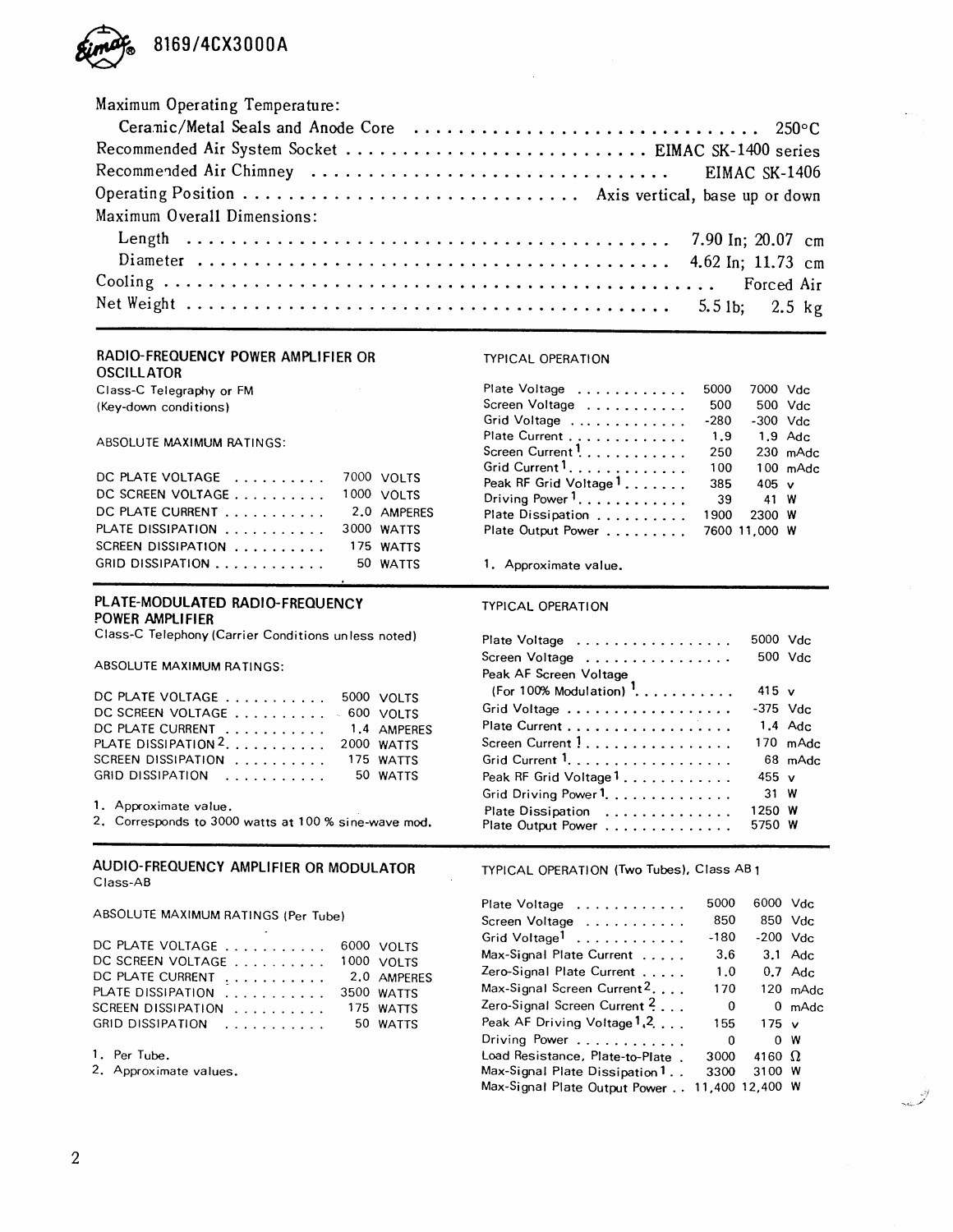8169/4CX3000A



#### RADIO-FREQUENCY LINEAR AMPLIFIER Class AB

ABSOLUTE MAXIMUM RATINGS:

| DC PLATE VOLTAGE   | 7000 VOLTS  |
|--------------------|-------------|
| DC SCREEN VOLTAGE  | 1000 VOLTS  |
| DC PLATE CURRENT   | 2.0 AMPERES |
| PLATE DISSIPATION  | 3500 WATTS  |
| SCREEN DISSIPATION | 175 WATTS   |
| GRID DISSIPATION   | 50 WATTS    |

1. Approximate values.

TYPICAL OPERATION Class AB<sub>1</sub>, Grid Driven

| Plate Voltage                          | 5000 Vdc           |         |
|----------------------------------------|--------------------|---------|
| Screen Voltage                         | 850 Vdc            |         |
| Grid Voltage                           | $-180$ Vdc         |         |
| Zero-Signal Plate Current              | $0.5$ Adc          |         |
| Single-Tone Plate Current              | 1.65 Adc           |         |
| Single-Tone Screen Current 1           |                    | 25 mAdc |
| Two-Tone Plate Current1.               | 1.10 $_{\rm{Adc}}$ |         |
| Two-Tone Screen Current 1.             |                    | 20 mAdc |
| Peak RF Grid Voltage <sup>1</sup>      | 155 <sub>v</sub>   |         |
| Driving Power                          | 0 W                |         |
| Peak Envelope Useful Output Power1     | 5300 W             |         |
| Intermodulation Distortion Products    |                    |         |
| (without negative feedback) 3rd Order. | $-35$ dB           |         |
| 5th Order.                             | $-40$ dB           |         |
|                                        |                    |         |

NOTE: TYPICAL OPERATION data are obtained from direct measurement or by calculation from published characteristic curves. Adjustment of the rf grid voltage to obtain the specified plate current at the specified bias, screen and plate voltages is assumed. If this procedure is followed, there will be little variation in output<br>power when the tube is changed, even though there may be some variation in grid and screen current. The grid and screen currents which result when the desired plate current is obtained are incidental and vary from<br>tube to tube. These current variations cause no difficulty so long as the circuit maintains the correct volt-<br>ag principally by means of a grid resistor, the resistor must be adjustable to obtain the required bias voltage when the correct rf grid voltage is applied.

## RANGE VALUES FOR EQUIPMENT DESIGN

|                                                            | Min.                 | Max.              |
|------------------------------------------------------------|----------------------|-------------------|
| Interelectrode Capacitance (grounded cathode) <sup>1</sup> | 39.5                 | 43.5A             |
|                                                            | <b>120</b>           | 140 $pF$          |
|                                                            | 10.5                 | 14.5 pF           |
| Interelectrode Capacitance (grounded grid) 1               | $- - -$              | 1.40 $pF$         |
|                                                            | 55.0                 | 67.0 $pF$         |
|                                                            |                      | 10.5 14.5 pF      |
|                                                            | $\sim$ $\sim$ $\sim$ | $0.20 \text{ pF}$ |
| Grid Voltage ( $E_b$ = 2000 Vdc; $E_{c2}$ = 750 Vdc;       |                      | $-95 - 127$ Vdc   |
| adjust for $I_h = 1000 \text{ m} \text{A}$ dc)             |                      |                   |
| adjust for $I_h = 1.0$ mAdc)                               |                      |                   |

1. Capacitance values are for a cold tube as measured in a special shielded fixture in accordance with Electronic In-<br>dustries Association Standard RS-191. dustries Association Standard

## APPLICATION

### **MECHANICAL**

.<br>م

MOUNTING - The 4CX3000A must be operated with its axis vertical. The base of the tube may be down or up at the convenience of the cir-<br>cuit designer. cuit designer.

SOCKETING - The EIMAC sockets type SK-1400A and SK-1470A, have been designed especially for the base of the 4CX300.)A. The SK-1400A has no contacts grounded to the socket shell and has an integral screen grid bypass capacitor of 1800 pF, with a 1000 DCWV rating.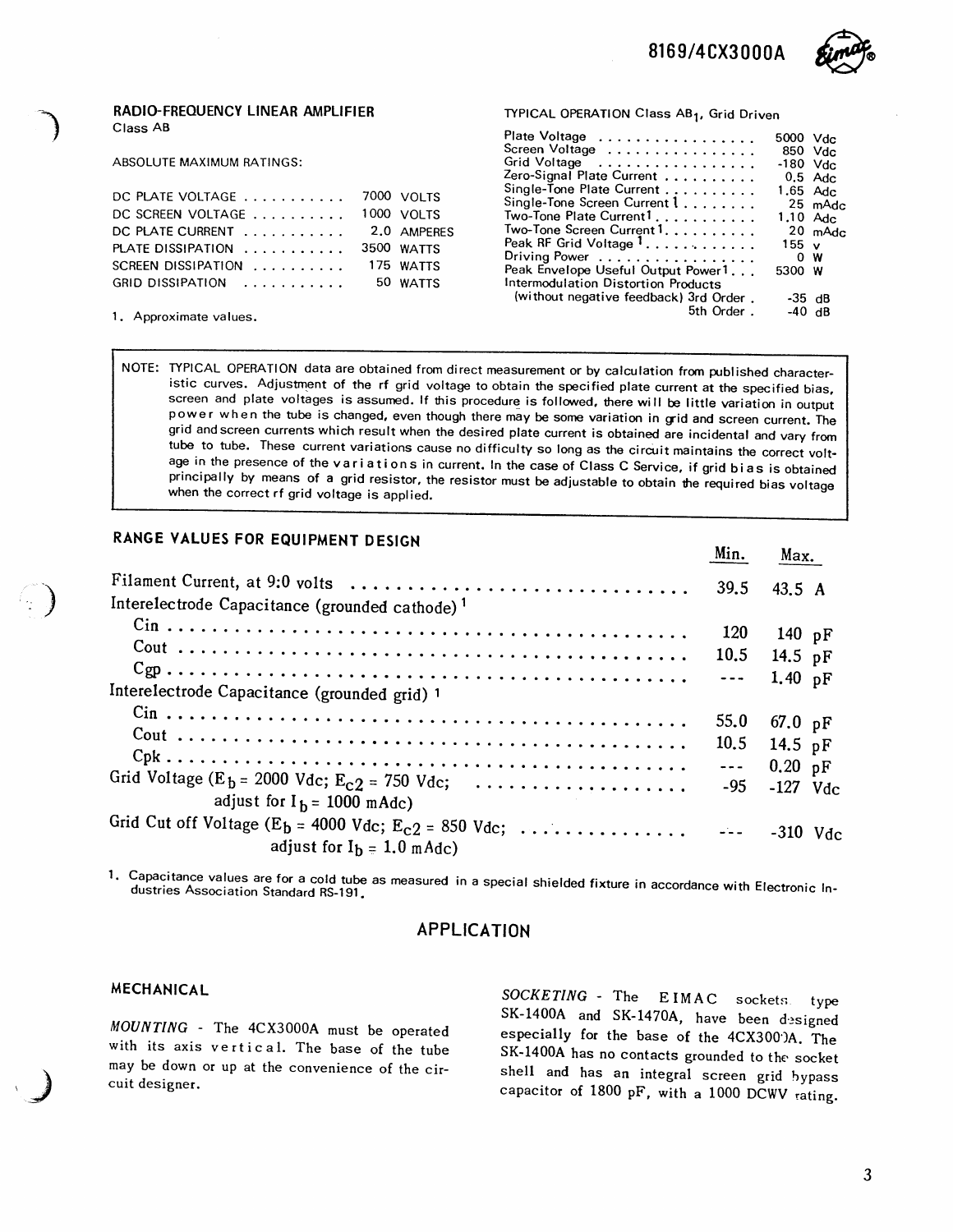

The SK-1470A has no bypass capacitor and the screen grid contacts are directly grounded to the socket shell.

The use of recommended air-flow rates through these sockets provides ef fective forced-air cooling of the tube. Air forced into the bottom of the socket passes over the tube terminals through the Air Chimney SK-1406, and through the anode cooling fins.

COOLING - The maximum temperature rating for the external surfaces of the  $4CX3000A$  is  $250^{\circ}C$ . Sufficient forced-air circulation must be provided to keep the temperature of the anode at the base of the cooling fins and the temperature of the ceramic/metal seals below 250"C. Air-flow requirements to maintain seal temperature at  $200^{\circ}$ C in 40°C ambient air are tabulated below (for operation below 30 megahertz).

| Plate                             |                   | <b>SEALEVEL</b>                    | 10,000 FEET       |                                           |  |
|-----------------------------------|-------------------|------------------------------------|-------------------|-------------------------------------------|--|
| Dissipation <sup>*</sup><br>Wats) | Air Flow<br>(CFM) | Pressure<br>Drop (In.<br>of Water) | Air Flow<br>(CFM) | <b>Pressure</b><br>Drop (In.<br>of Water) |  |
| 1500<br>2500<br>3500              | 36.5<br>60<br>86  | 0.3<br>0.8<br>1.6                  | 53<br>88<br>125   | 0.4<br>1.2<br>2.3                         |  |

Since the power dissipated by the filament represents about 450 watts and since grid-plus-screen dissipation can, under some conditions, represent another 225 watts, allowance has been made in preparing this tabulation for an additional 675 watts dissipation.

The blower selected in a given application must be capable of supplying the desired air flow at a back pressure equal to the pressure drop shown above plus any drop encountered in ducts and filters.

At other altitudes and ambient temperatures the flow rate must be modified to obtain equivalent cooling. The flow rate and corresponding pressure differential must be determined individually in such cases, using rated maximum temperatures as the criteria for satisfactory cooling.

#### **ELECTRICAL**

FILAMENT OPERATION - The peak emission at rated filament voltage of the EIMAC 4CX3000A is normally many times the peak emission required for communication service. A small decrease in filament temperature due to reduction of filament voltage can increase the life of the 4CX3000A by a substantial percentage. It is god practice to determine the nominal filament voltage for a particular application that will not affect the operation of the equipment. This is done by measuring some important parameter of performance such as plate current, power output, or distortion while filament voltage is reduced on the 4CX3000A. At some point in filament voltage there will be a noticeable reduction in plate current, or power output, or an increase in distortion. Operation may be at a filament voltage slightly higher than that point at which performance appears to deteriorate. This voltage should be measured at the socket with a 1% meter and periodically checked to maintain proper operation.

1 ,:.

"N \*J

GRID OPERATION - The 4CX3000A grid has a maximum dissipation rating of 50 watts. Precautions should be observed to avoid exceeding this rating. The grid bias and driving power should be kept near the values shown in the "Typical Operation" sections of the data sheet whenever possible. The maximum grid circuit resistance should not exceed 100,000 ohms per tube.

SCREEN OPERATION - The power dissipated by the screen of the 4CX3000A must not exceed 175 watts.

Screen dissipation, in cases where there is no ac applied to the screen, is the simple product of the screen voltage and the screen current. If the screen voltage is modulated, the screen dissipation will depend upon loading, driving power, and carrier screen voltage.

Screen dissipation is likely to rise to excessive values when the plate voltage, bias voltage, or plate load are removed with filament and screen voltages applied. Suitable protective means must be provided to limit the screen dissipation to 175 watts in the event of circuit failure.

PLATE DISSIPATION - The plate-dissipation rating for the 4cx3000A is 3500 watts. when it is operated as a plate-modulated rf amplifier, under carrier conditions, the maximum plate dissipation is 2000 watts.

FAULT PROTECTION - In addition to normal cooling airflow interlock and plate and screen over-current interlocks, it is good practice to protect the tube from internal damage which could result from occasional plate arcing at high plate voltage.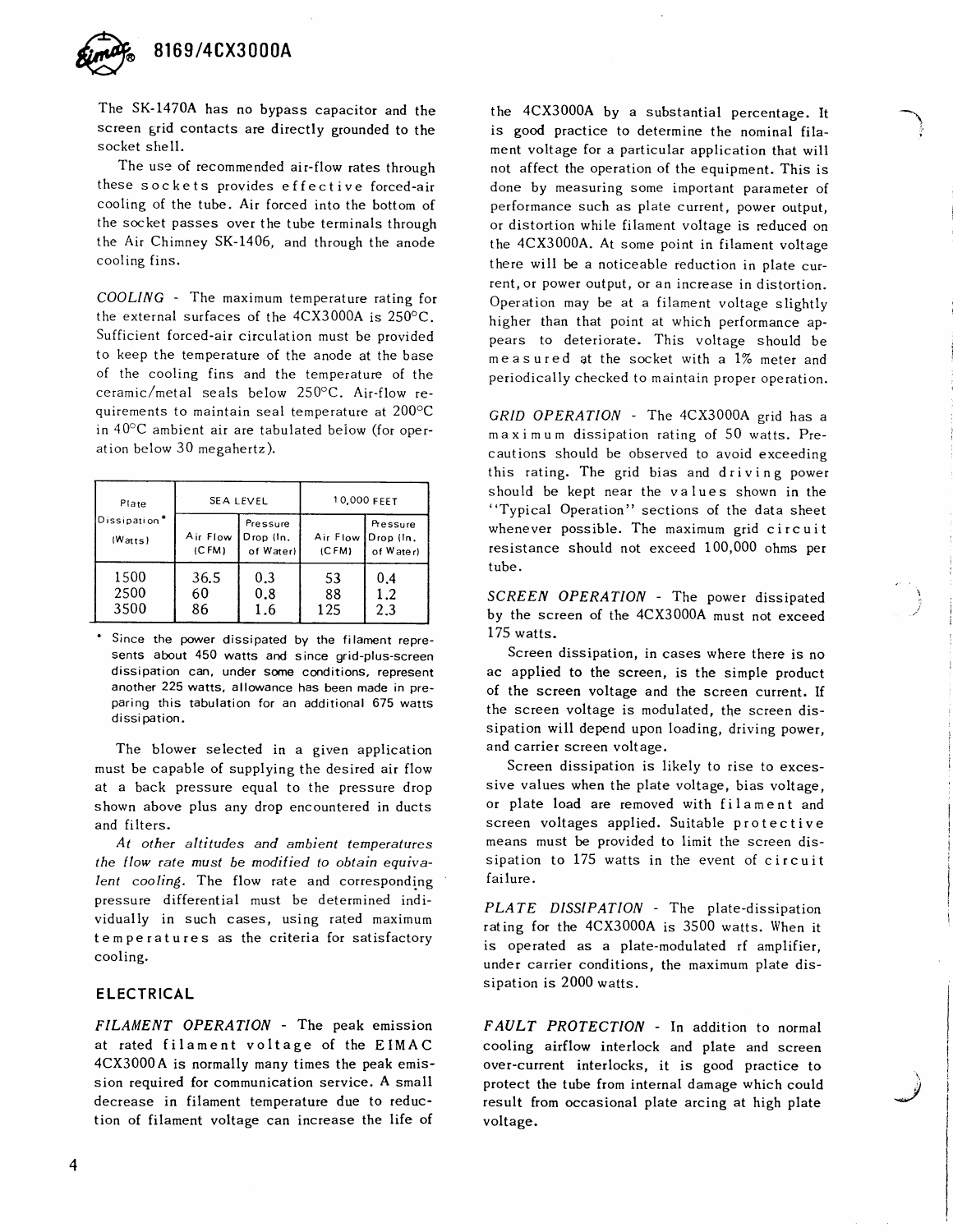8169/4CX3000A



In all cases some protective resistance, at least one or two ohms, should be used in series with the tube anode to absorb power  $supply$ stored energy in case a plate arc should occur. Where stored energy is high, it is recommended that some form of electronic crowbar be used which will discharge power supply capacitors in as short a time as possible following indication of start of a plate arc.

 $HIGH$   $VOLTAGE$  - Normal operating voltages used with the 4CX3000A are deadly, and the equipment must be designed properly and operating precautions must be followed. Design all equipment so that no one can come in contact with high voltages. All equipment must include safety enclosures for high-voltage circuits and terminals, with interlock switches to open primary circuits of the power supply and to discharge high-voltage condensers whenever access doors are opened. Interlock switches must not be bypassed or "cheated" to allow operation with access doors open. Always remember that HIGH VOLTAGE CAN KILL.

X-RAY RADIATION HAZARD - High vacuum tubes operating at voltages higher than 15 kV produce progressively more dangerous x-ray radiation as the voltage is increased. This tube, operating at its rated voltages and currents, is a potential x-ray hazard. Only limited shielding is afforded by the tube envelope.

1 ,/

 $\bigcup$ 

Moreover, the x-ray radiation level may increase significantly with aging and gradual deterioration, due to leakage paths or emission characteristics as they are effected by the high voltage. X-ray shielding must be provided on all sides of a tube operating at these voltages to provide adequate protection throughout the tube's life. The amount of shielding required will vary with tube usage and therefore is beyond Varian's control.

Periodic checks on the x-ray level should be made and the tube should never be operated without adequate shielding in place. Lead glass attentuates x-rays and is available for viewing windows. If there is any doubt as to the adequacy of the shielding, an expert in this field should be contacted to perform an x-ray survey of the equipment.

Useful information on this subject can be found in Reports 33 and 39 of the National Council on Radiation Protection, 7910 Woodmont Ave., Suite 1016, Bethesda, MD 20814; telephone (301) 657-2652.

Operation of high voltage equipment with interlock switches rendered inoperative and cabinet doors open in order to better locate an equipment malfunction can result in serious x-ray exposure.

The amount of x-ray radiation is dependent upon the particular tube operating conditions. When tested per EIATEPAC Publication #181, the maximum radiation measured 12 inches from the tube surface is 31.b R/Min.

INTERELECTRODE CAPACITANCE . The actual internal interelectrode capacitance of a tube is influenced by many variables in most applications, such as stray capacitance to the chassis, capacitance added by the socket used, stray capacitance between tube terminals, and wiring effects. To control the actual capacitance values within the tube, as the key component involved, the industry and the Military Services use a standard test procedure as described in Electronic Industries Association Standard RS-191. This requires the use of specially constructed test fixtures which effectively shield all external tube leads from each other and eliminates any capacitance reading to "ground". The test is performed on a cold tube. Other f.actors being equal, controlling internal tube capacitance in this way normally assures good interchangeability of tubes over a period of time, even when the tube may be made by different manufacturers. The capacitance values shown in the manufacturer's technical data, or test specifications, normally are taken in accordance with Standard RS-191.

The equipment designer is therefore cautioned to make allowance for the actual capacitance values which will exist in any normal application. Measurements should be taken with the socket and mounting which represent approximate final layout if capacitance values are highly significant in the design.

SPECIAL APPLICATION - if it is desired to operate this tube under conditions widely different from those listed here, write to CPI, Eimac Division, 301 Industrial Wuy, San Carlos CA 94070 for information and recommendations.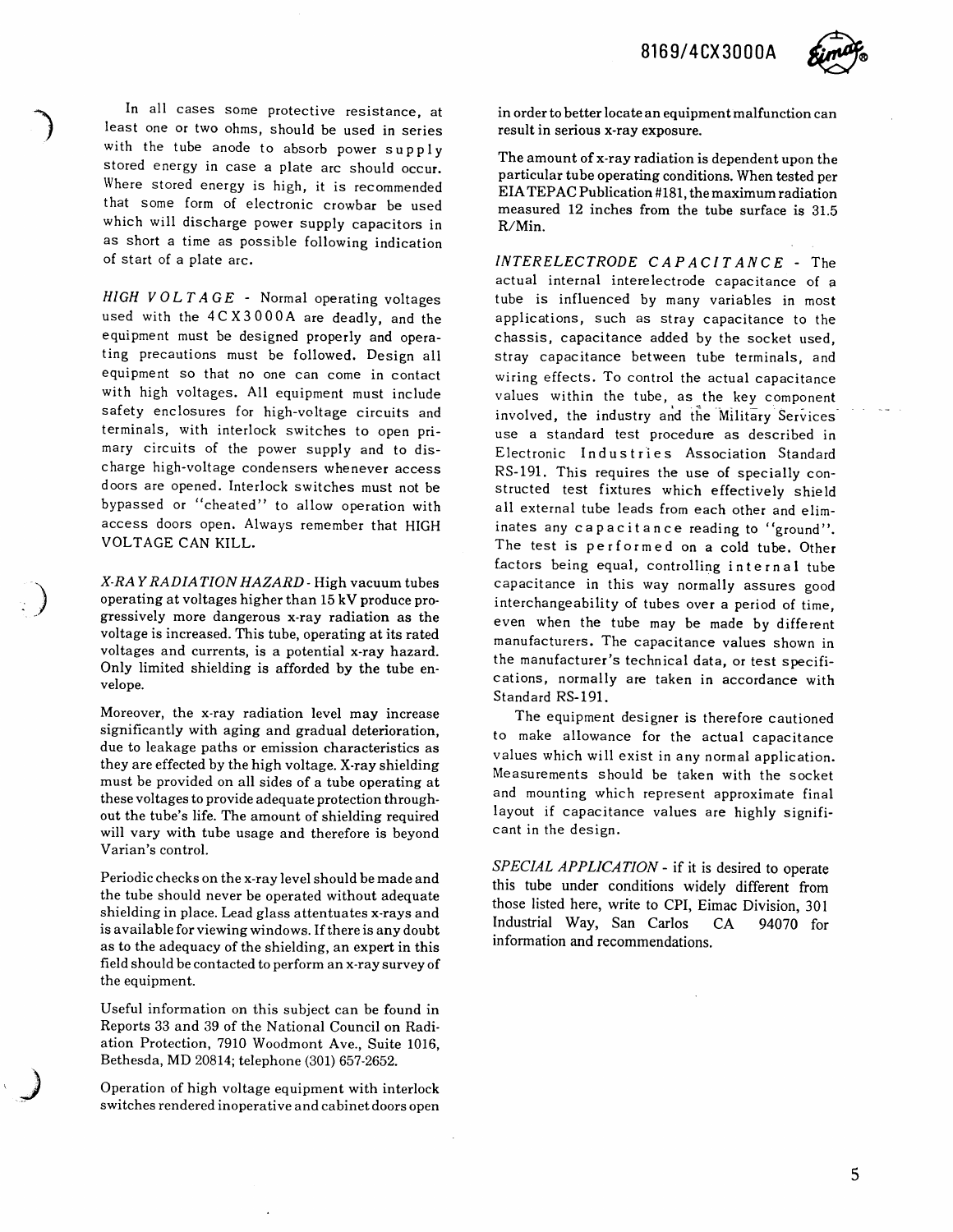

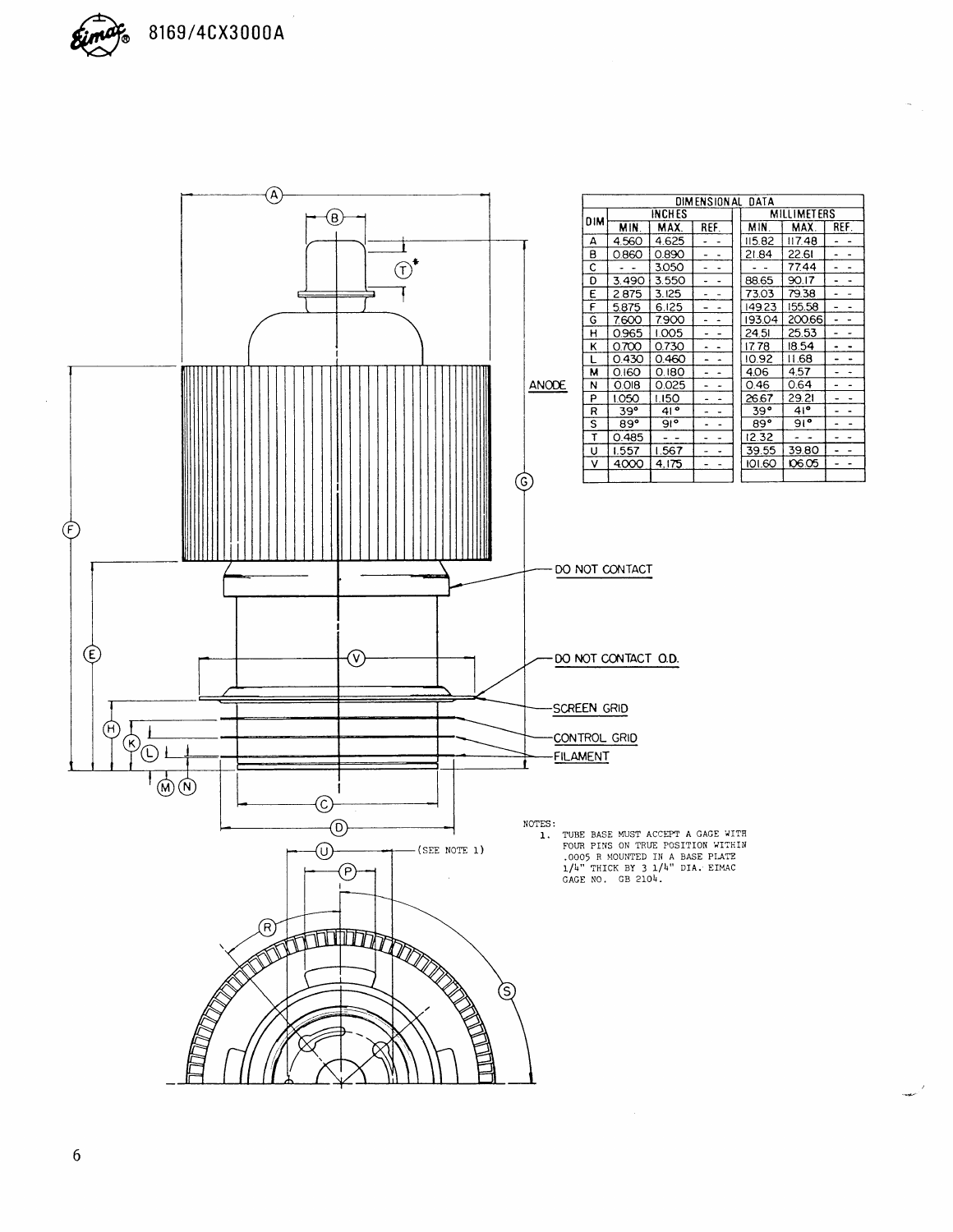

Power Output (PEP) - Watts

8169/4CX3000A

 $\overline{7}$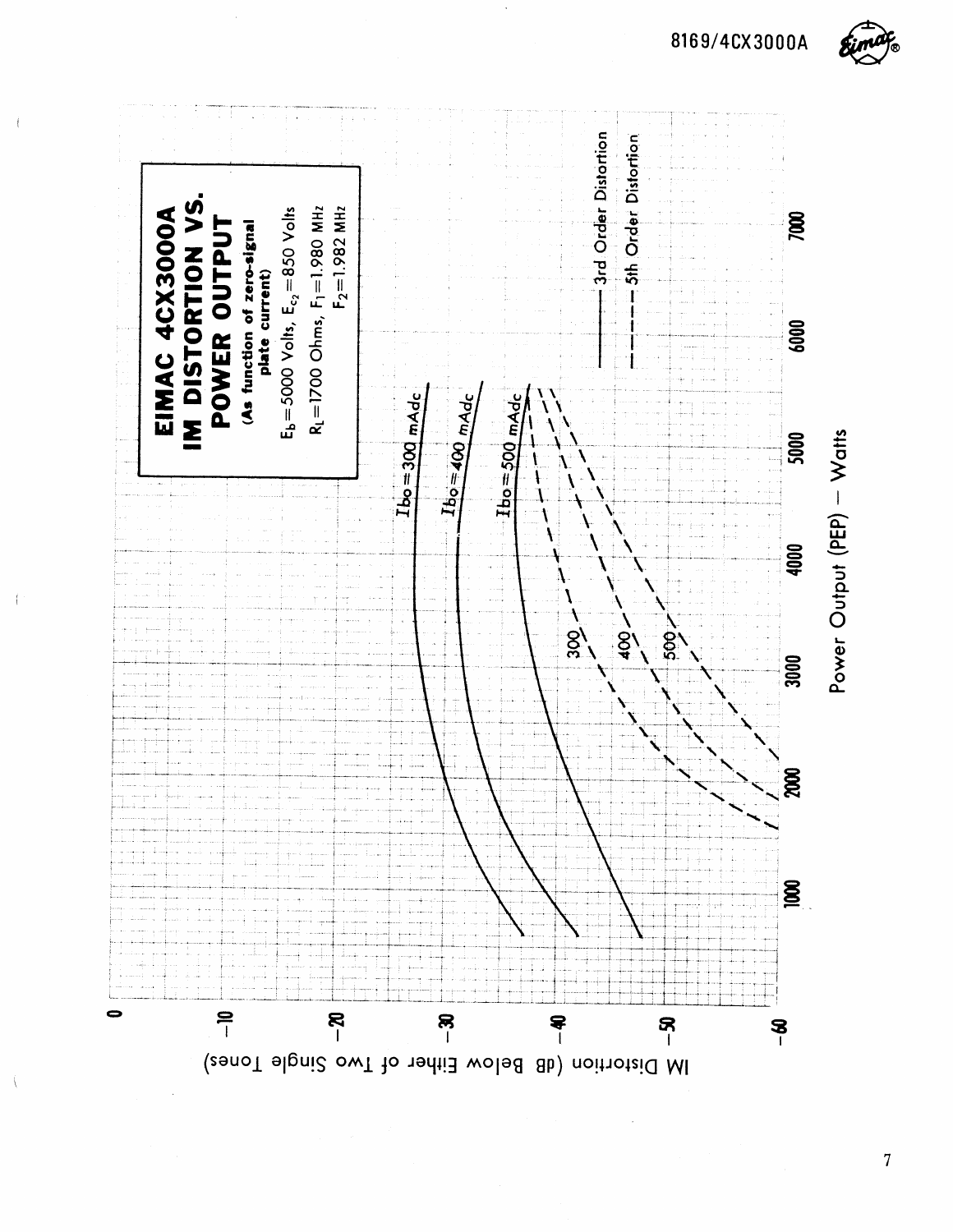8169/4CX3000A